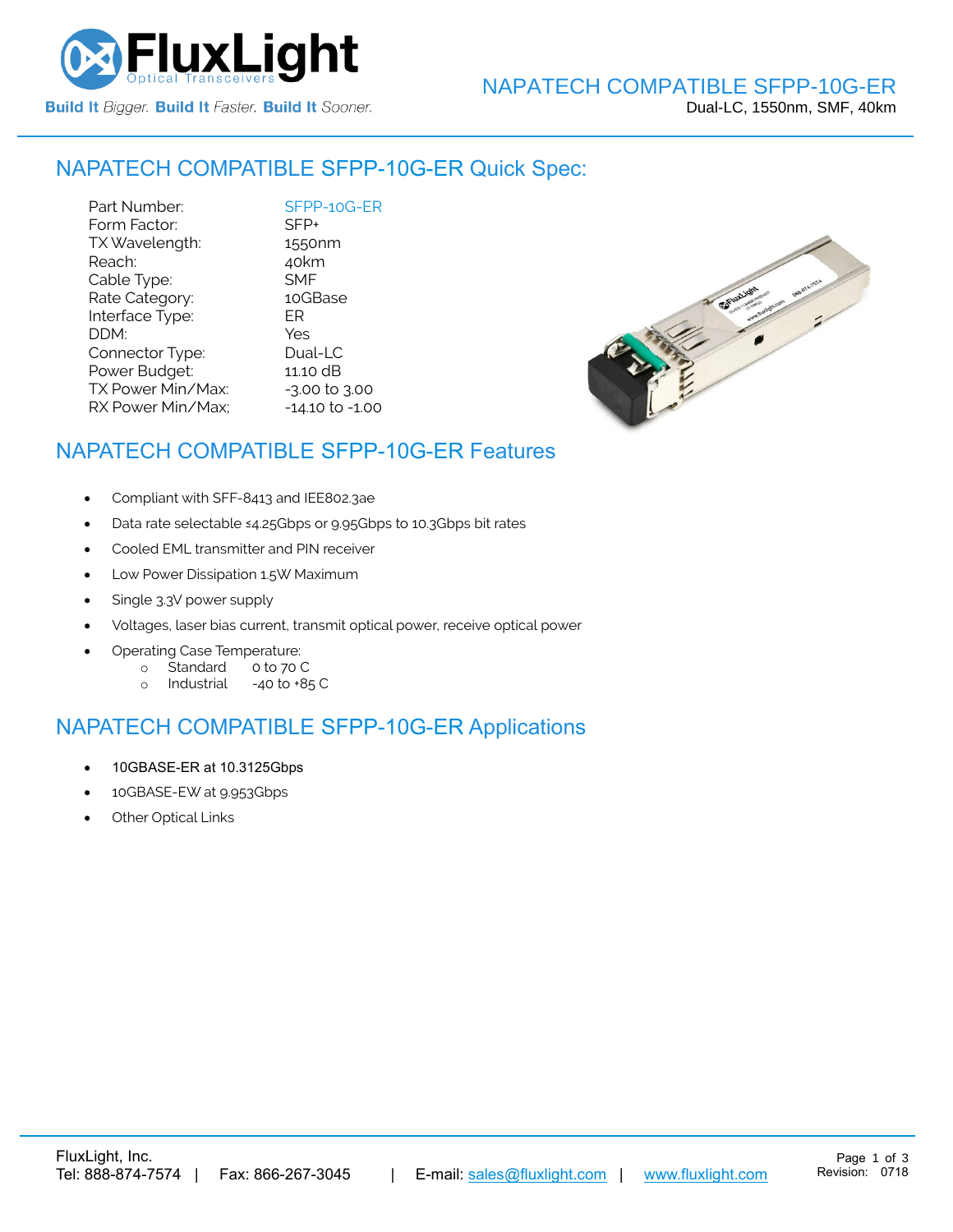

**Build It Bigger. Build It Faster. Build It Sooner.** 

# Electrical Characteristics (Condition: Ta=TOP)

| <b>Parameter</b>                  | <b>Symbol</b> | Min.    | <b>Typ</b> | Max.      | <b>Unit</b> | <b>Notes</b>                    |
|-----------------------------------|---------------|---------|------------|-----------|-------------|---------------------------------|
| CML Inputs(Differential)          | Vin           | 150     |            | 1200      | $mV p-p$    | AC coupled inputs               |
| <b>Supply Current</b>             | ICC           |         |            | 300       | mA          |                                 |
| Input Impedance (Differential)    | Zin           | 85      | 100        | 115       | ohm         | $\mathrm{R}$ in > 100 kohm @ DC |
| Tx_Disable Input Voltage - Low    | <b>VIL</b>    | $\circ$ |            | O.8       | $\vee$      |                                 |
| Tx_Disable Input Voltage - High   | <b>VIH</b>    | 2.0     |            | 3.45      | $\vee$      |                                 |
| Tx_Fault Output Voltage - Low     | <b>VOL</b>    | $\circ$ |            | 0.5       | $\vee$      |                                 |
| Tx_Fault Output Voltage - High    | VOH           | 2.0     |            | $Vcc+0.3$ | $\vee$      |                                 |
| <b>CML Outputs (Differential)</b> | Vout          | 350     |            | 700       | mV pp       | AC coupled outputs              |
| Output Impedance (Differential)   | Zout          | 85      | 100        | 115       | ohms        |                                 |
| Rx_LOS Output Voltage-Low         | <b>VOL</b>    | $\circ$ |            | 0.5       | $\vee$      |                                 |
| Rx_LOS Output Voltage-High        | <b>VOH</b>    | 2.5     |            |           | V           |                                 |

# Optical Characteristics (Condition: Ta=TOP)

| <b>TX</b>                        |                |                  |                          |                          |                          |             |
|----------------------------------|----------------|------------------|--------------------------|--------------------------|--------------------------|-------------|
| <b>Parameter</b>                 |                | <b>Symbol</b>    | Min                      | <b>Typ</b>               | <b>Max</b>               | <b>Unit</b> |
| Data Rate                        |                |                  | $\overline{\phantom{a}}$ | 10.3                     | $\overline{\phantom{a}}$ | Gb/s        |
| 9µm Core Diameter SMF            |                |                  |                          | 10                       |                          | Km          |
| Centre wavelength                |                | λс               | 1530                     | 1550                     | 1565                     | nm          |
| Output Spectral Width(-20dB)     |                | Δλ               | $\overline{\phantom{a}}$ | $\overline{\phantom{0}}$ | $\mathbf{1}$             | nm          |
| Average Output Power             |                | $P_{\text{out}}$ | $-3$                     | $\overline{\phantom{0}}$ | $+3$                     | dBm         |
| <b>Extinction Ratio</b>          |                | ER               | 6                        |                          |                          | dB          |
| Average Power of OFF Transmitter |                |                  |                          |                          | $-30$                    | dBm         |
| Side Mode Suppression Ratio      |                | <b>SMSR</b>      | 30                       |                          |                          | dB          |
| Input Differential Impedance     |                | Zin              | 90                       | 100                      | 110                      | Ω           |
| <b>TX Disable</b>                | <b>Disable</b> |                  | 2.0                      |                          | $Vcc+0.3$                |             |
|                                  | Enable         |                  | $\circ$                  |                          | 0.8                      | $\vee$      |
| <b>TX Fault</b>                  | Fault          |                  | 2.0                      |                          | $Vcc+0.3$                |             |
|                                  | Normal         |                  | $\circ$                  |                          | 0.8                      | $\vee$      |